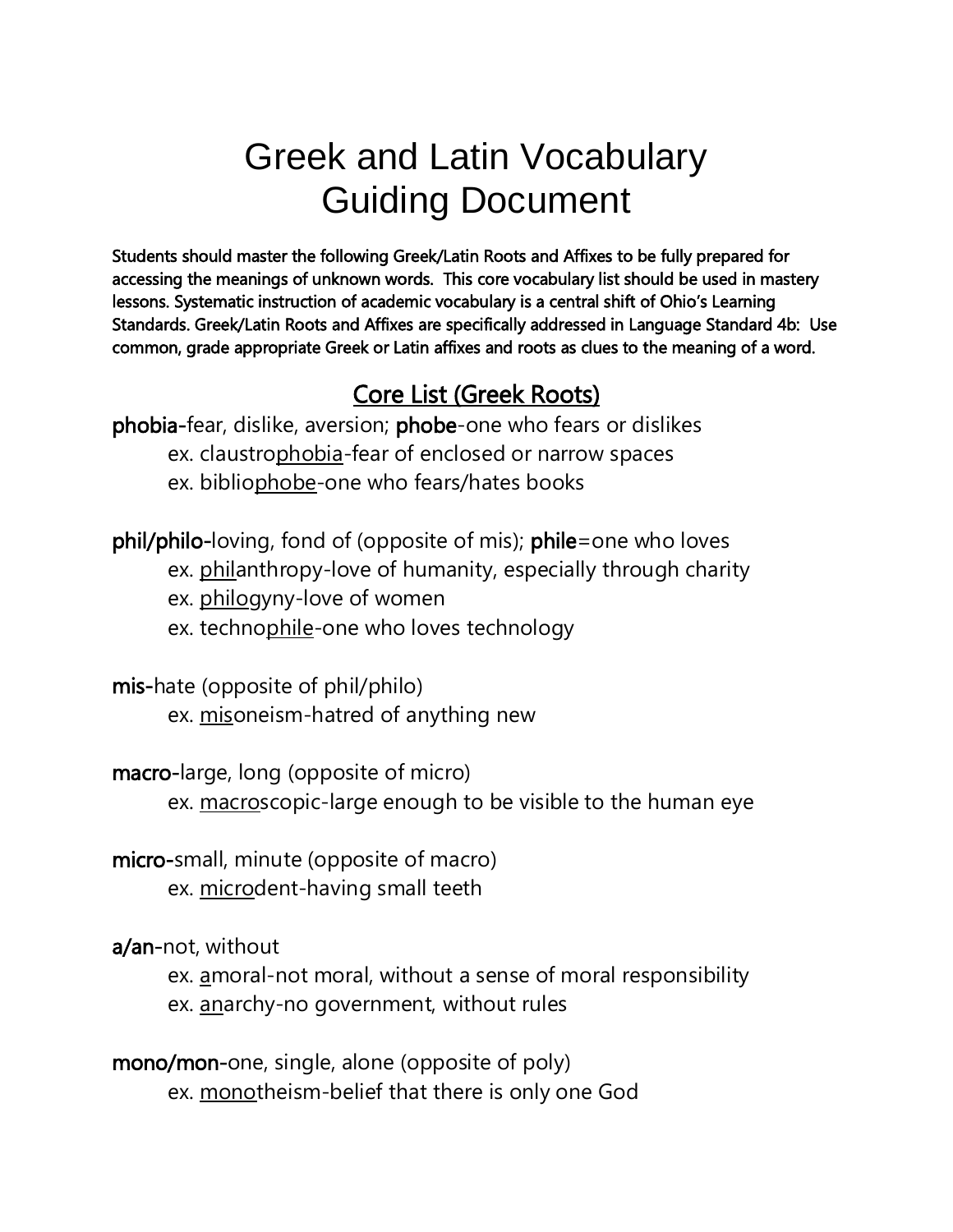poly-many (opposite of mono) ex. polychromatic-having many colors

logy-science, study of, account of ex. psychology-science/study of the mind

# bio-life

ex. biopsy-diagnostic exam of human tissue from a living body

homo-alike, like (opposite of hetero) ex. homorhythm-a very similar rhythm

hetero-different (opposite of homo) ex. heteroclite-atypical, abnormal

hyper-over, above, beyond the ordinary (opposite of hypo) ex. hypertension-abnormally high blood pressure

hypo-under, beneath, less than the ordinary (opposite of hyper) ex. hypothermia-subnormal body temperature

# archy-rule

ex. matriarchy-family/social unit where mother or lead female rules and kinships are traced through the female line

# geo/gee-earth, ground

ex. geophysics-science of the forces that modify the earth ex. apogee-farthest point from earth of an orbiting satellite; highest point of something measured from the ground up

# path/patho/pathy-feeling, suffering; disease

ex. pathetic-causing a feeling of pity

ex. pathological-due to a disease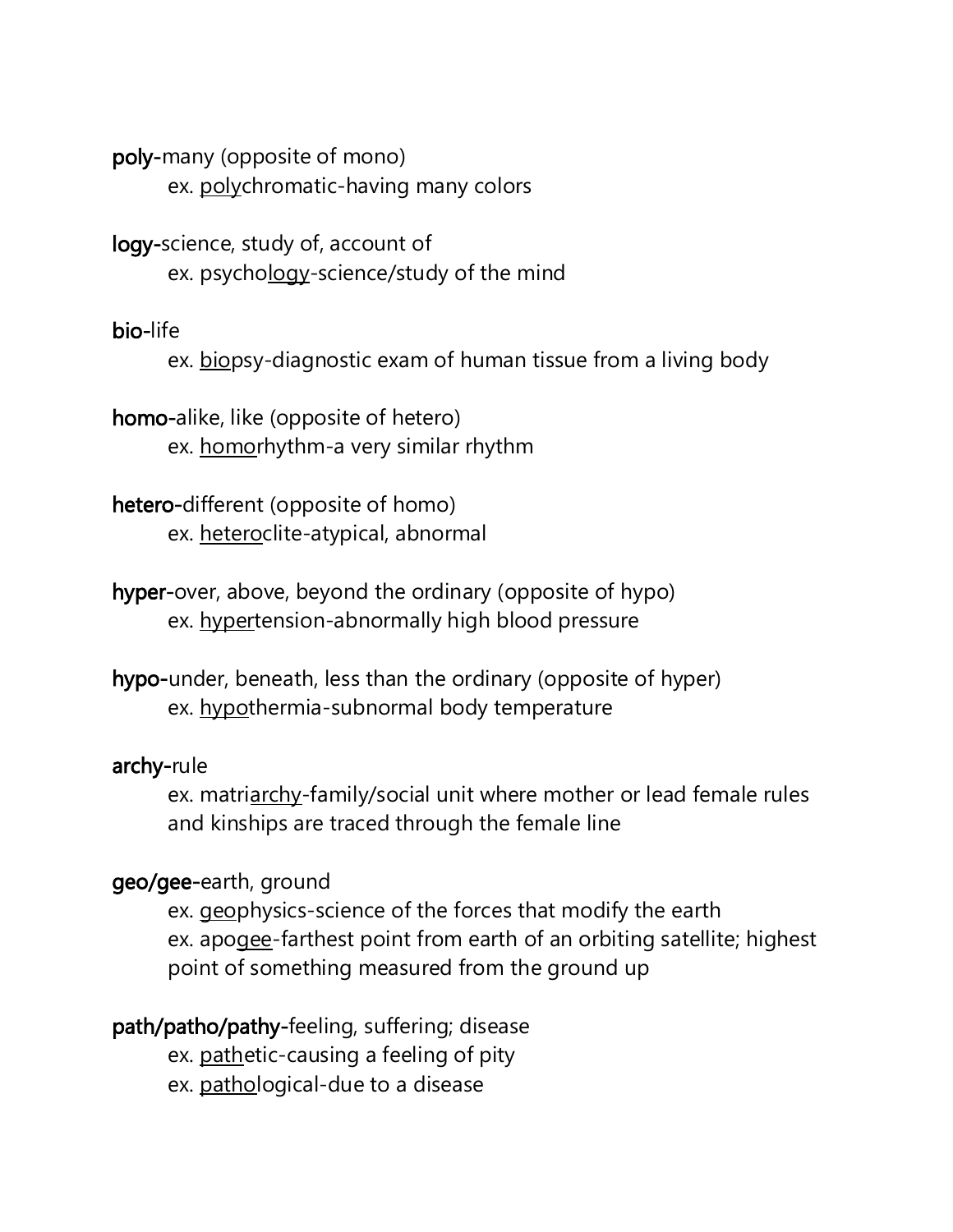ex. apathy-lack of feeling, emotion, interest, or excitement

#### morph-form

ex. metamorphosis-change of form

# Core List (Latin Roots)

# fract/frag-break

ex. infraction-act of breaking a rule ex. fragment-part that is broken off

# flect/flex-bend

ex. deflect-turn or "bend" aside ex. flexible-capable of being bent

#### cred/credit-believe

ex. credentials-documents that inspire belief or trust ex. discredit-loss of belief or trust

## grat-pleasant, thank, favor

ex. gratify-give or be a source of pleasure

ex. grateful-thankful

ex. gratuity-money given for a favor or service, such as a tip

#### corp-body

ex. incorporate-to combine into one body

# duc/duct-lead, draw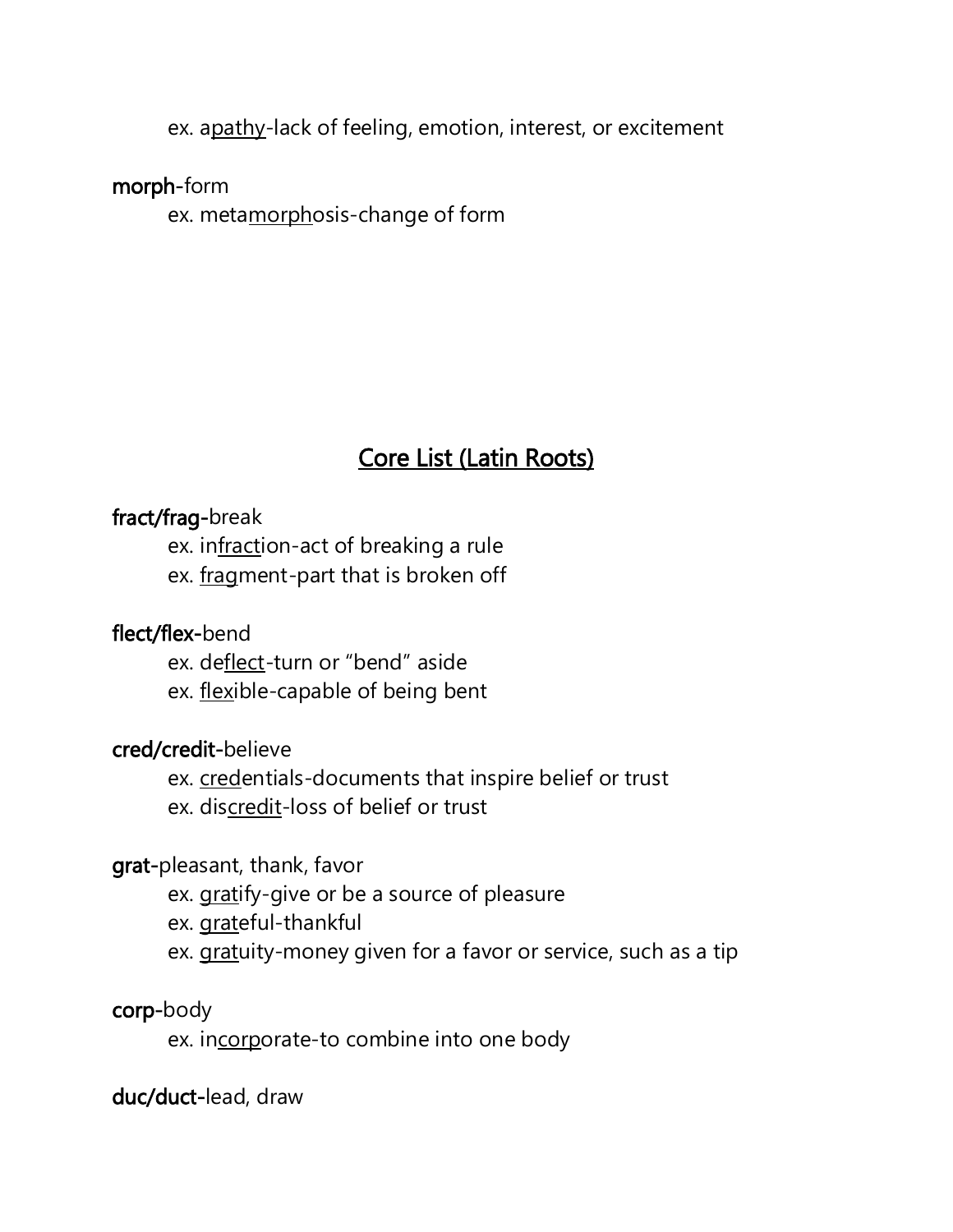ex. conducive-tending to lead to; contributive or helpful ex. deduction-drawing or taking away, subtraction

#### secut/sequ-follow

ex. consecutive-following in regular order, successive ex. sequel-something that follows; a continuation

# gress/grad-step, walk, go

ex. transgression-step or go beyond the limits, barriers, or laws ex. graduate-complete all the steps of a course and receive a diploma

#### ped-foot

ex. pedestrian-person travelling on foot

#### ject-throw, cast

ex. interject-throw in between, insert

#### vert/vers-turn

ex. invert-turn upside down ex. versatile-able to turn with ease from one thing to another

#### mis/miss/mit/mitt-send

ex. missive-written message that is sent; a letter ex. transmit-send across

## fer/ferous-bearing, producing, yielding

ex. conifer-a tree or shrub that bears cones, as the pine tree ex. proliferous-producing rapidly, abundantly, and extensively

# Core List (Latin Prefixes)

#### ante-before

ex. antediluvian-period before the Biblical flood; very old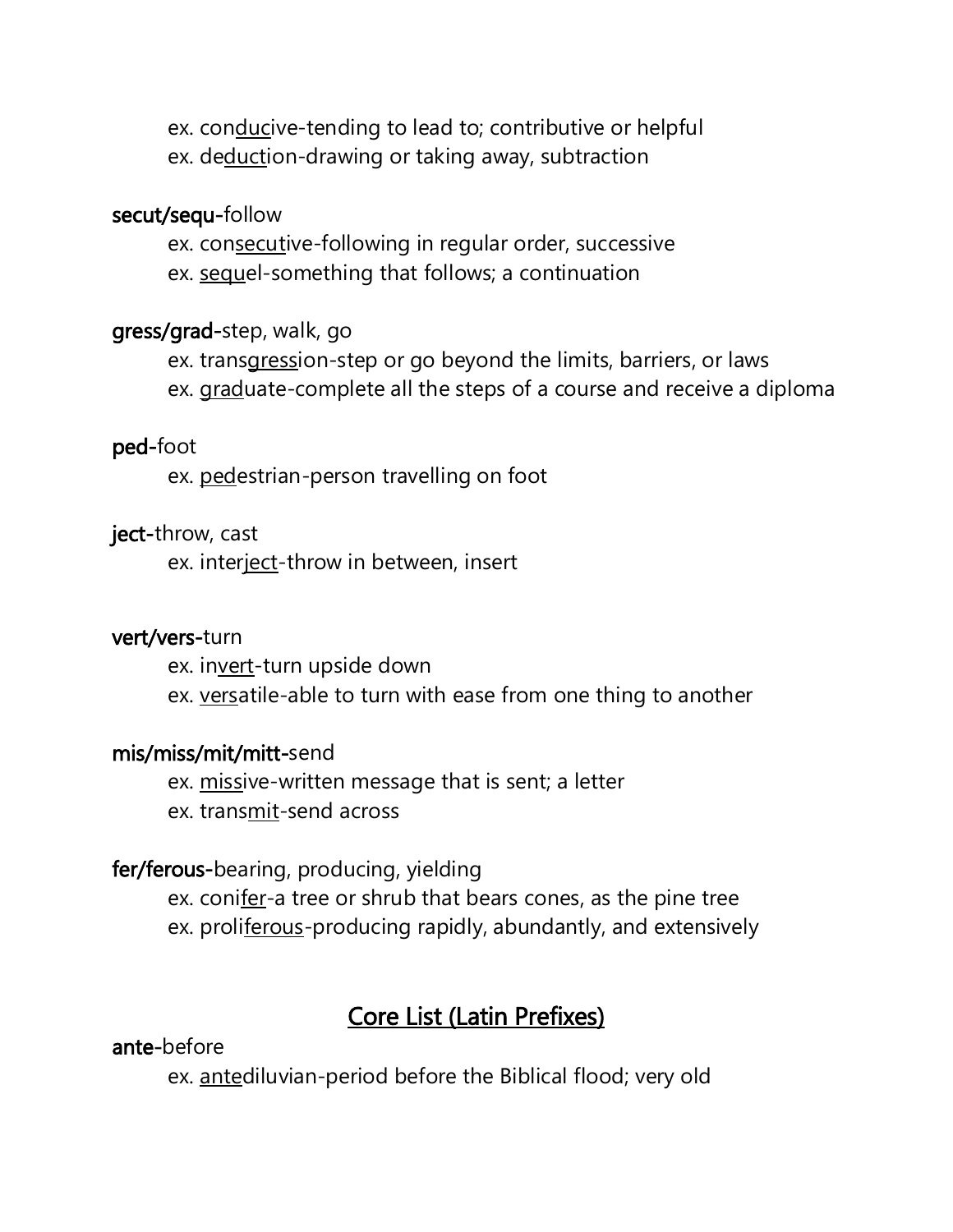#### pre-before

ex. premonition-a warning before, forewarning

#### post-after

ex. postpone-put after, delay

#### ad-to

ex. adhere-stick to

#### a/ab-away, from

ex. avert-turn away ex. abduct-lead from

#### de-from, down

ex. demote-move down in rank

#### dis-apart, away

ex. dismiss-send away

#### e/ex-out

ex. emit-send out ex. expel-drive out

#### con/col/com/cor-together, with

ex. conspire-plot together or with

ex. colloquy-a talking together, as in a conference

ex. compose-put together

ex. correspond-communicate with by exchange of letters

#### contra-against

ex. contradict-speak against, deny

#### extra-beyond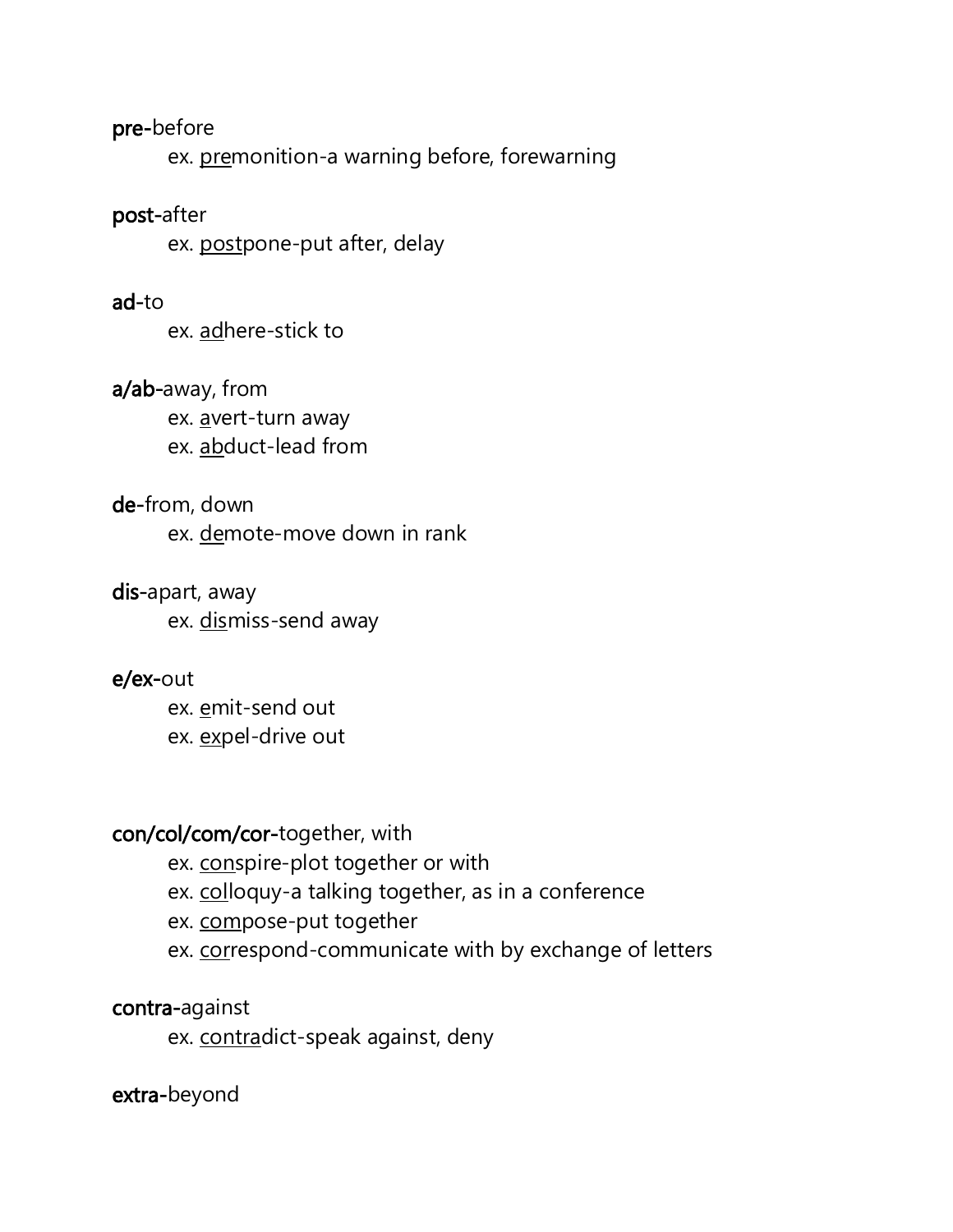# ex. extraordinary-beyond the ordinary

#### preter-beyond

ex. preternatural-beyond what is natural; supernatural

#### ultra-beyond, exceedingly

ex. ultraconservative-exceedingly conservative

#### super-above

ex. superfluous-above what is wanted or needed; unnecessary

#### sub/sup-under

ex. submerge-put under water ex. suppress-to keep under or forcibly stop

#### inter-between

ex. intercede-to go between arguing parties; mediate

#### intra-within

ex. intravenous-within a vein

#### pro-forward

ex. projectile-a weapon that is thrown forward

#### retro-backward

ex. retrogression-act of moving backwards

#### re-again, back

ex. revive-make alive again

#### circum-around

ex. circumference-distance yielded by going around an object